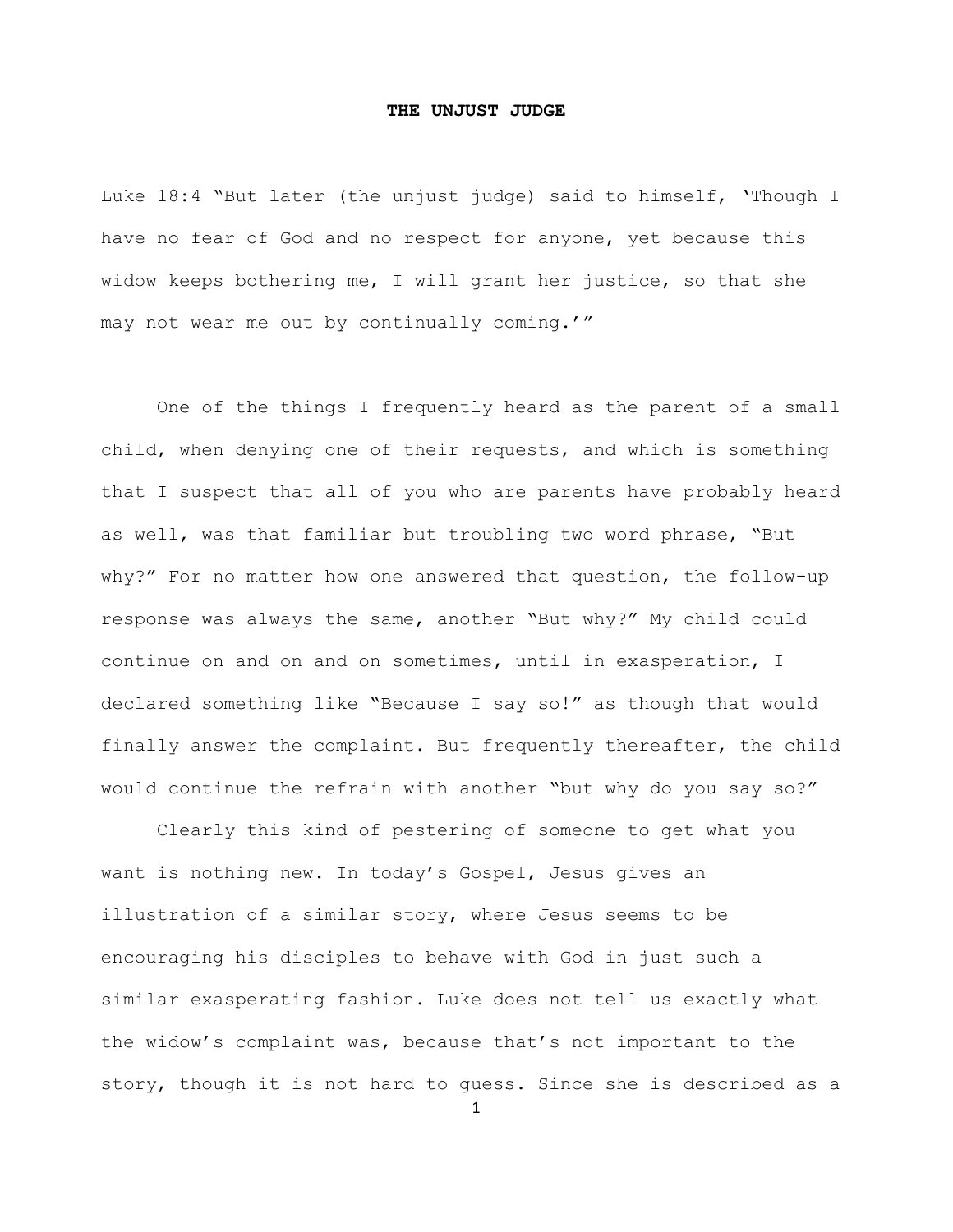widow, her case probably concerns her dead husband's estate. Under Jewish law she could not inherit it, it would go straight to her sons or her brother-in-laws, but she would be allowed to live off of it, unless someone was trying to cheat her out of it. The fact that she is standing alone in the street in this parable is a pretty good indicator that none of the men in her family is on her side. If she had any protectors left, they would have kept her home, and they would have gone about things in a more civilized fashion. No son wants his mother hanging out the dirty family laundry in public. No brother-in-law wants his brother's widow disgracing the family name in the village square.

But there is no holding back this widow, and as the unjust judge finds out, she is quite capable of taking care of herself. Remember that this is not a respectable judge. By his own admission, he has no fear of God and no respect for anyone else. Maybe he thinks that makes him a better judge, more impartial and all of that, or maybe he has sat on the bench long enough to know how complicated justice really is. However it happened, he feels very well-protected and secure in his position. God does not get to him; and people do not get to him, he says, but oddly this widows gets to him --- at least partially because she throws a mean punch.

We cannot hear the humor in the English translation, but in Luke's original Greek version, the judge uses a boxing term for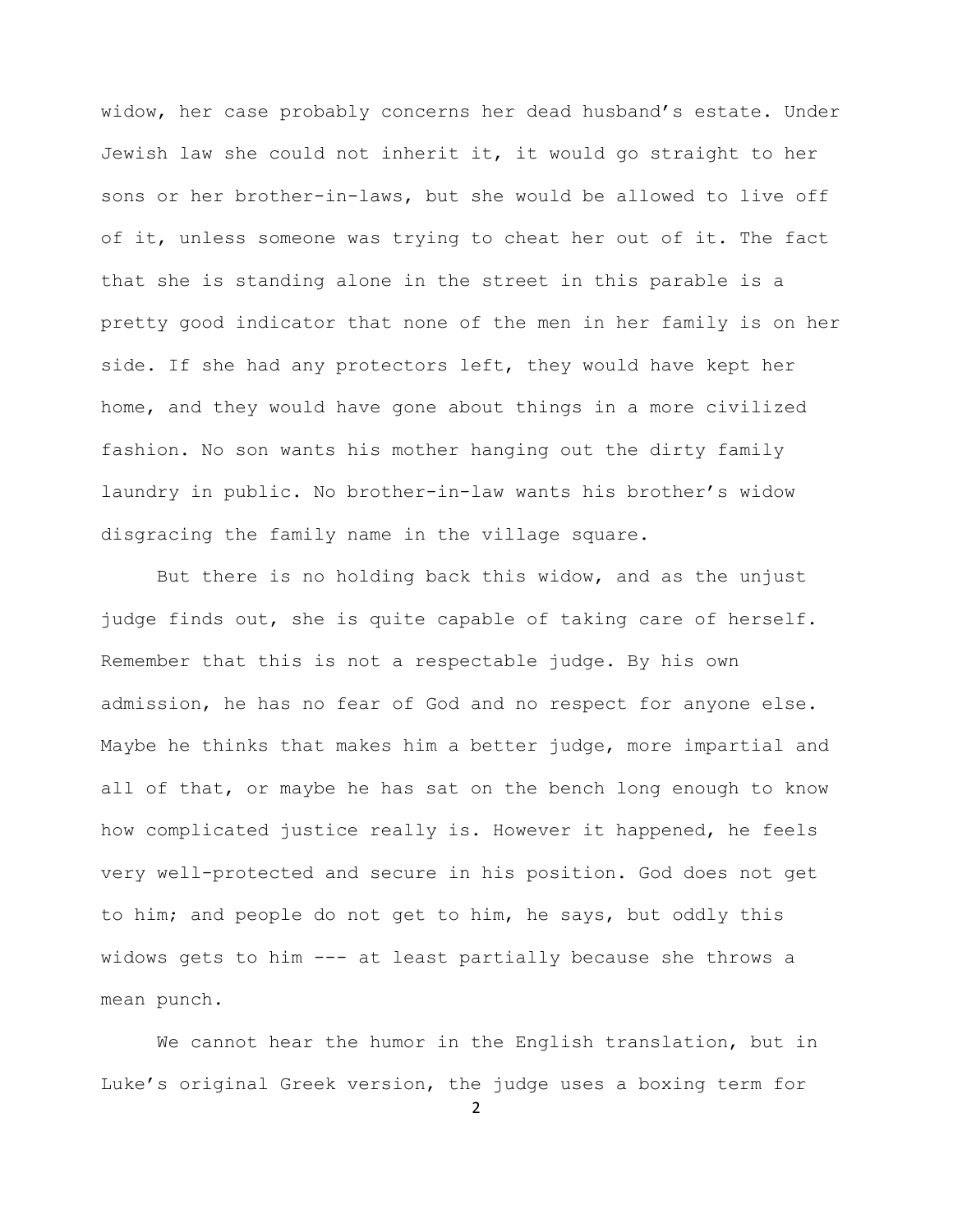the widow. He declares "Though I have no fear of God and no respect for anyone, yet because this widow keeps bothering me, I will grant her justice, so that she may not wear me out with *continued blows under the eye*." That's what the Greek literally says. Thus the judge's motivation in responding to the widow is perhaps not justice, as much as it is pride. He does not want to walk around town with a black eye and have to make up stories about how he got it. For anyone who has seen this widow nipping at him like a mad dog day after day will know exactly where he got it. Since he cannot stand that idea, he grants her request, but mostly to save face.

"Listen to what the unjust judge says," Jesus tells his disciples. This is the part Jesus wants us to pay attention to. Won't God do the same for you? If you too cry out both day and night, will God delay long in helping you too? Or ---- when the Son of Man comes, will he find no faith on earth?

So then we have this woman who found herself all alone and without anyone to help her, but she did not lose heart. She knew what she wanted and she knew who could give it to her. Whether he gave it to her or not was beyond her control, but that did not matter to her. She was willing to say what she wanted, out loud, day and night, over and over, whether she got it or not, because saying it, was important in revealing who she was. It was how she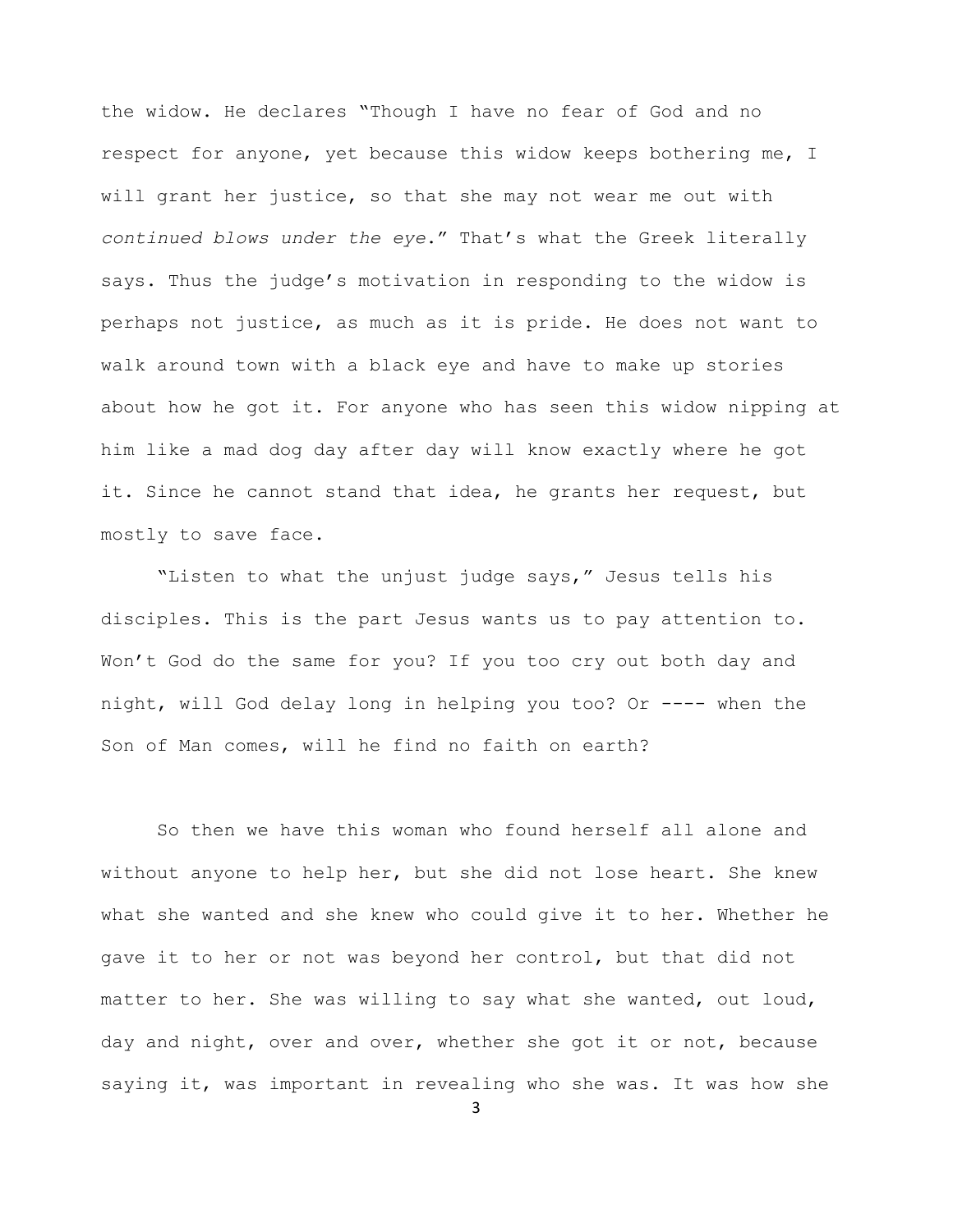declared the shape of her heart, and while there may have been plenty of people who were embarrassed by her or felt sorry for her for exposing herself like that; there must have been some kind of self-affirmation going on here. How exhilarating perhaps it was for her to stop trying to phrase things just the right way, to be polite or to be politically correct, to stop going through all the proper channels, and stop acting grateful for whatever scraps life dropped on her plate. There were no words for the relief she felt when she finally threw off all her shame, her caution, her selfcontrol and went straight to the source to say exactly what she wanted. "Give me justice! She yelled at the judge. Do your job! Answer me now or answer me later, but I am here. And I am coming back every day and every night ---- forever --- until you deal with me!

As some of you know, petitions like that can wear our hearts right out, if we're not careful --– especially when there is no sign on earth that God has heard, much less answered, our prayers. We can only knock so long at a closed door before our hands hurt too much to go on. We can only listen to ourselves speak into the silence so long before we start to wonder if anyone else is there. When that happens, when the pain and the doubt gang up on us to the point that we start feeling dead inside, then we are in trouble, because we are, as we say, 'losing heart.' That is the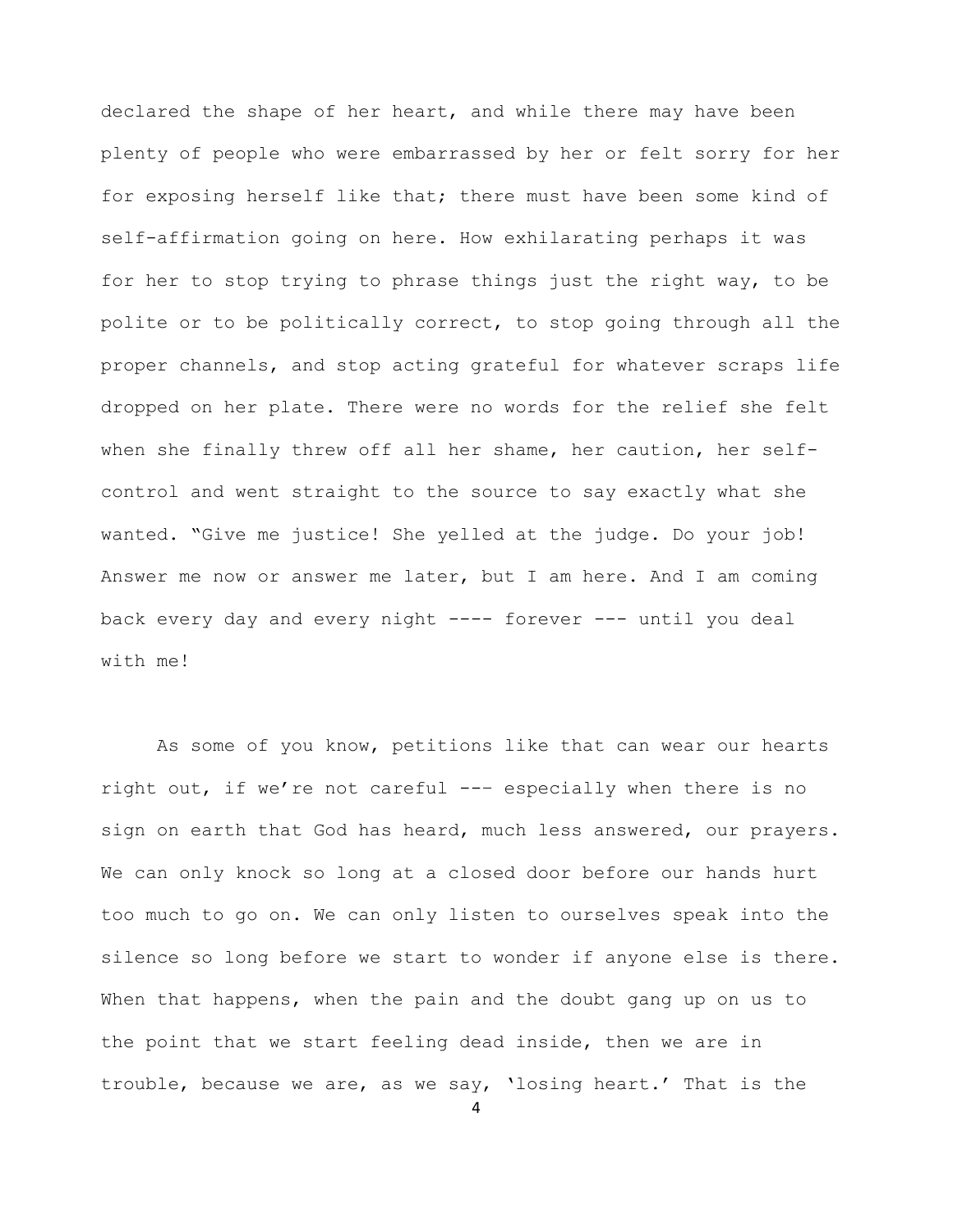phrase Jesus uses, and he does not want it happening to his disciples. That is why he told them this parable about their need to pray always and to not lose heart.

For we all know that superficial prayers whispered just before we fall asleep at night turn out to be less painful than real prayers from the heart; and no prayers at all turn out to be the least painful of all. Don't ask and we won't be disappointed. Don't seek and we won't miss what we don't find. As for that growing deadness we feel where our hearts used to be, well, we will just have to get used to that. Isn't it better to feel nothing inside, than to feel pain? Or is it?

What the persistent widow knows is that the most important time to pray is when your prayers seem meaningless or impossible. If you don't go throw a few punches at the judge, what are you going to do? Take to your bed with a box of Kleenex? Forget all about seeking justice? No! No, the widow says. Day by day by day, we are going to get up, wash our faces, and go ask for what we want! We are going to trust prayer, regardless of what comes of it, *because the prayer itself gives us life*, the prayer itself helps identify who we are and what we want.

So who are we, and what do we want? We want justice, I tell you! We want peace on earth and goodwill among mankind! We want the hungry fed, and the homeless housed! We want the sick and suffering cared for! We want to know why it is not being done